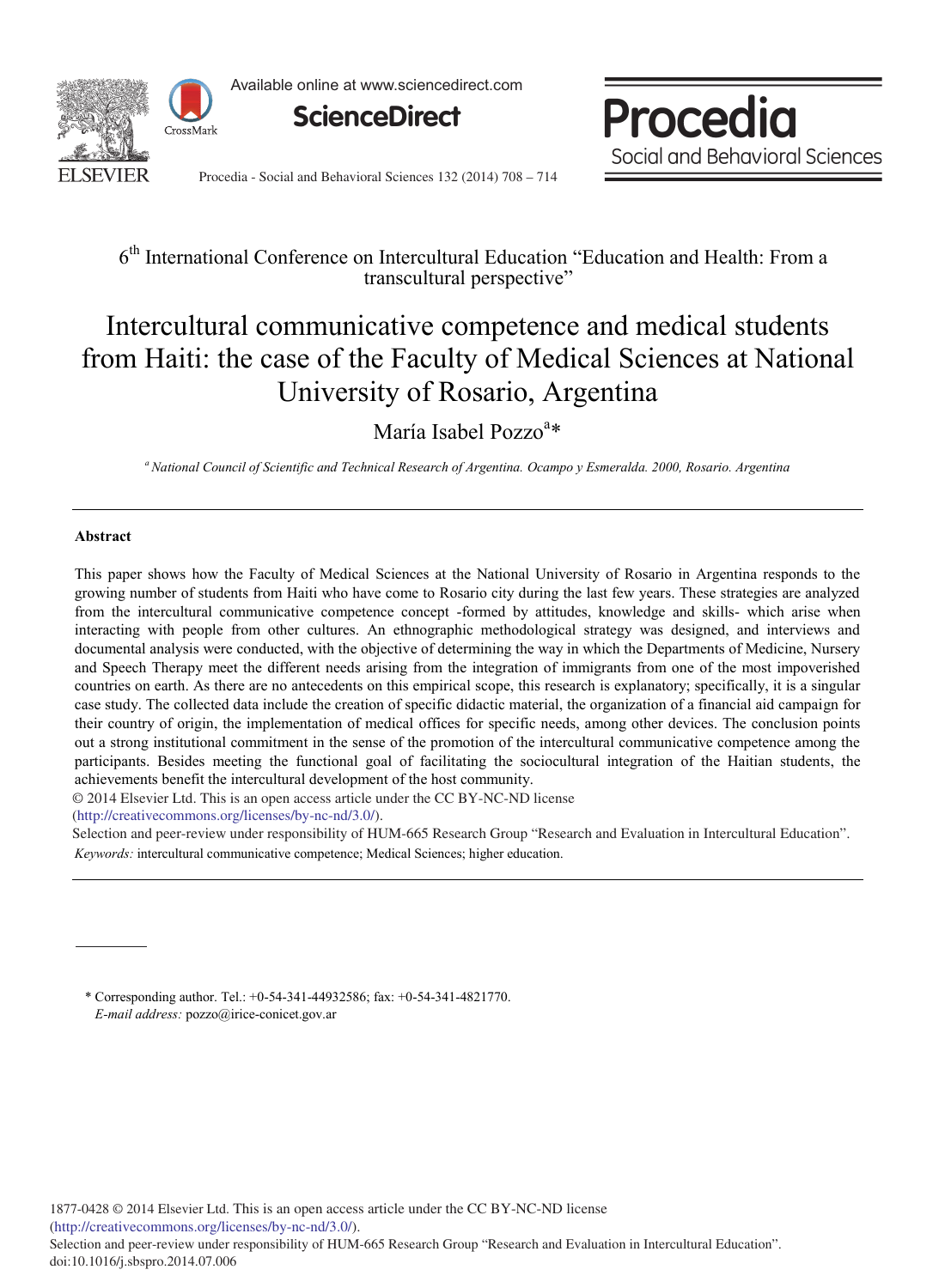# **1. Introduction**

Migration is a phenomenon present throughout all of human history. However, it has recently been intensified by the widening disparity of incomes and deteriorating economic conditions. Of the various factors influencing population displacement, student mobility is one of the various forms. When these potential university students come from ejector countries like Haiti, the phenomenon becomes especially complex. It is not only a matter of difficulties of social and economic survival, but also one that involves the challenge of developing professionally in an unknown language. That has been the case of Haitians coming in to the city of Rosario, Argentina, for several years, in order to get a University education. In this context, this paper aims to systematize the individual, group and institutional responses of the Faculty of Medical Sciences of the National University of Rosario to the growing number of Haitians. These responses are analyzed from the concept of intercultural communicative competence, composed by attitudes, knowledge and skills, that arises when interacting with people from other cultures.

#### *1.1. Conceptual definitions*

The concept of intercultural communicative competence has given place to many models that intend to explain its components and assessment tools. Some authors take into account the role of language in its definitions. In this sense, Fantini (2010) considers the role of language in this competence in a general sense; whether it be the first, second or a foreign language.

Intercultural communicative competence is a complex system of abilities needed to perform effectively and appropriately when interacting with others who are linguistically and culturally different from oneself. Whereas "effective" relates to one's own view of one's performance in the LC2 (i.e., an "etic" or an outsider's view of the host culture); "appropriate" relates to how one's performance is perceived by one's hosts (i.e., an "emic" or insider's view). (p.1)

In the situation that is analyzed in this paper, the different mother tongues spoken by the participants (Argentinean Spanish of the hosts and the French creolle of the Haitians) is an important variable. As we are interested in the effort towards communication made by both parties (the native speakers of the vehicular language and the ones who try to learn it), Fantini's definition (2010) is very operational. As defined, "effective" and "appropriate" are two helpful features to analyse empirical data. We adopt them here to analyse the diferent actors involved (host and foreign students, and university staff and administrators) and the institution as a whole.

In the case of the actors, the intercultural communicative competence is made visible in the intercultural speaker, who:

1. Is conscious of his/her own identity and culture, of how he/she is perceived, and how he/she knows the identities and cultures of the people with whom he/she interacts.

2. Builds bridges and mediates between his/her own culture and that of others'. He/she is able to explain and accept the difference and see what the human dimension is made of.

 3. Knows about one or more cultures and enjoys the ability to discover and to relate with people of different backgrounds.

 4. Is conscious that he/she is involved in a process which is constantly developing. (Byram & Fleming 2001, synthesis by Bermejo Alonso 2003, p.11)

At the institutional level, the intercultural communicative competence shows itself in cultural pluralism, as is defined by the UNESCO Universal Declaration on Cultural Diversity (2001). Its 2nd Article -"From cultural diversity to cultural pluralism"- says:

Policies for the inclusion and participation of all citizens are guarantees of social cohesion, the vitality of civil society and peace. Thus defined, cultural pluralism gives policy expression to the reality of cultural diversity. Indissociable from a democratic framework, cultural pluralism is conducive to cultural exchange and to the flourishing of creative capacities that sustain public life.

This expression points out that cultural pluralism is a more convenient term than cultural diversity or even, multiculturalism. It emphasises the political engagement, the concrete actions and the democratic context in which it exists.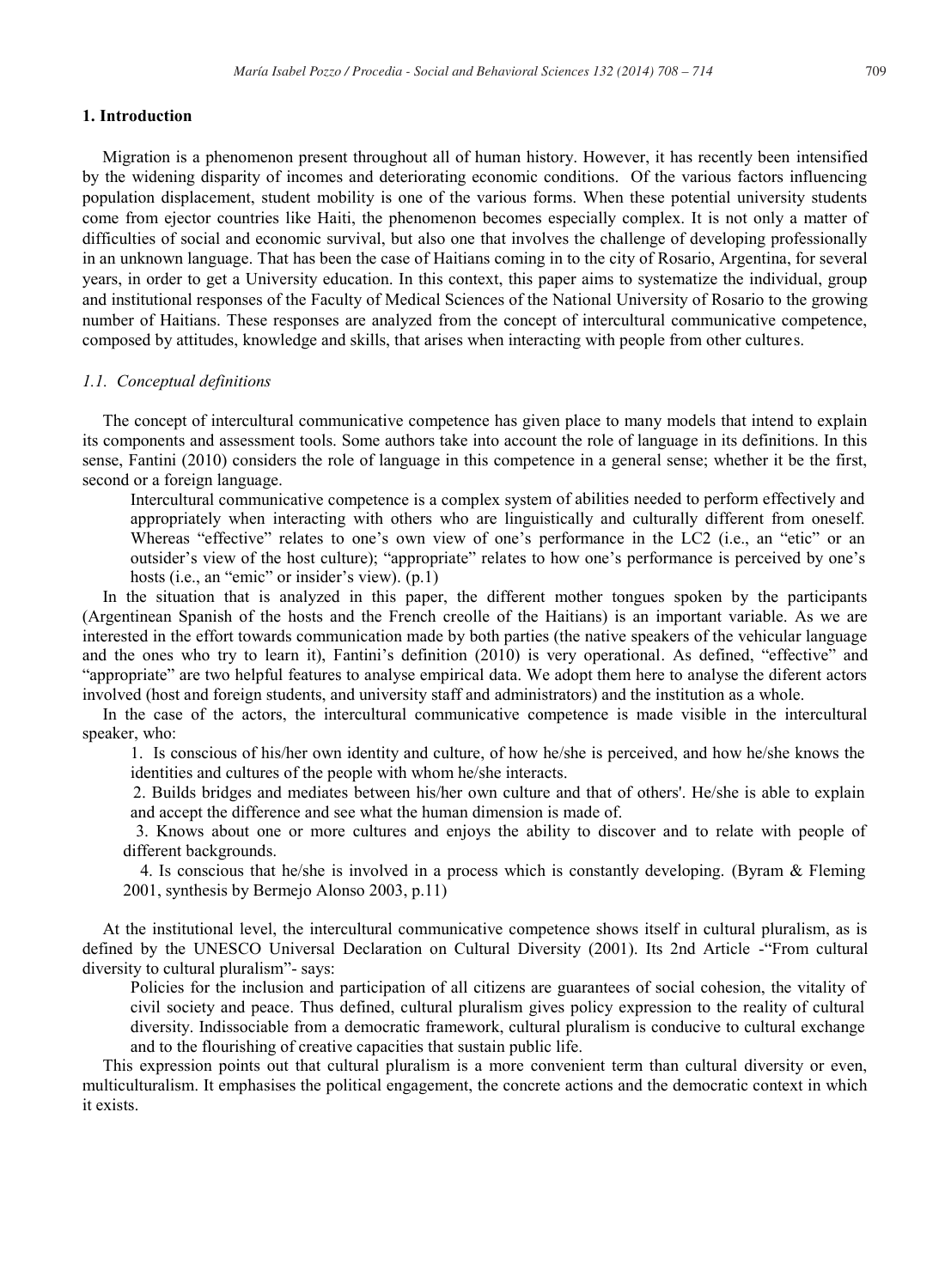#### *1.2. Antecedents*

A similar study was carried out in the Faculty of Psychology at the same university (Ugarteche, Jiménez y Pozzo, 2012). It concludes that there are scarce strategies implemented to help the inclusion of foreign students, no matter their place of origin. Although the number of students of foreign nationalities is lower than the ones in the Medical Sciences Faculty, it is surprising that a career focused on the interpersonal links does not pay enough attention to its diverse students as a learning situation.

In the same Faculty, another researcher (Tosi 2009) studied the impact of the migration experience in the constitution of subjectivity, together with material limitations, uprooting, loss of social ties and uncertainty.

Moreover, we conducted a similar survey, though referred not only to a particular educational level but to all educational strategies -formal and non formal- implemented in the city of Vancouver, Canada (Pozzo, 2012). The findings show a great variety of strategies related to cultural plurality. The varied range of foreign languages at school, study tours, international study groups, and community events to retain the ethnolinguistic vitality of immigrant groups are indicators of pluralist politics. The teaching of English as a second language, literacy programs for immigrants, orientation days for international students and support workshops in English for non-English speaking university students are compensatory strategies aimed at overcoming the cultural deficits of immigrants. On the other hand, research on multiculturalism and related issues also show a policy of cultural pluralism through educational activities which include the rights of minorities and the positive effects of ethnic diversity.

# **2. Methodology**

#### *2.1. Case study*

In order to accomplish the objectives, an ethnographic methodology was designed to reveal the responses through which the Faculty of Medical Sciences of the National University of Rosario attends to the needs arising from the arrival of migrants from Haiti. Since there are no previous studies, this is an exploratory research, and in particular a contextualized case study in its singularity, as is illustrated in the following sections.

#### 2.1.1. Haiti, the issuing country

In terms of Hadjadj (2010, p.11), the first black republic has suffered considerable pressure from both within and without, which has made for a turbulent history. Ostracized by France and the United States, which wouldn´t accept its emancipation, Haiti has faced tyrannical regimes founded upon the exclusion of the people, held in a state of utter destitution.

If this outlook was bleak, there was still a worse one to come. On January 12, 2010, the capital of Haiti, Port au Prince, suffered a fatal earthquake. As Oriol argues (2010), before the earthquake Haiti was considered to be the poorest country in the Northern hemisphere; now it sees itself as the unluckiest one, perhaps even cursed. Roc adds (2010, p.19): With unemployment running at 90%, Haiti's economy was already in the red long before the earthquake.

Twenty years of populism -adds the author- had polarized Haitian society, accelerating a brain drain that began under the François Duvalier regime. "Over 83% of the best qualified workforce produced in Haiti ends up leaving the country to live abroad," says the World Bank (cit. by Roc, 2010, p.19). Following the 12 January earthquake, this hemorrhaging out of the country has already increased and could get worse if concrete and urgent action is not taken very soon, she concludes.

After examining the critical background of the emigrants, we will revise the host society in successive stages: the country-Argentina-, city-Rosario- its university and the Faculty of Medical Sciences.

#### 2.1.2. Argentina, the host country

In Argentina, the current Migration Law No. 25.871 of 2004, was drawn up after the restoration of democracy in 1983. The severe economic and political crisis of 2001 caused a significant movement of emigration by the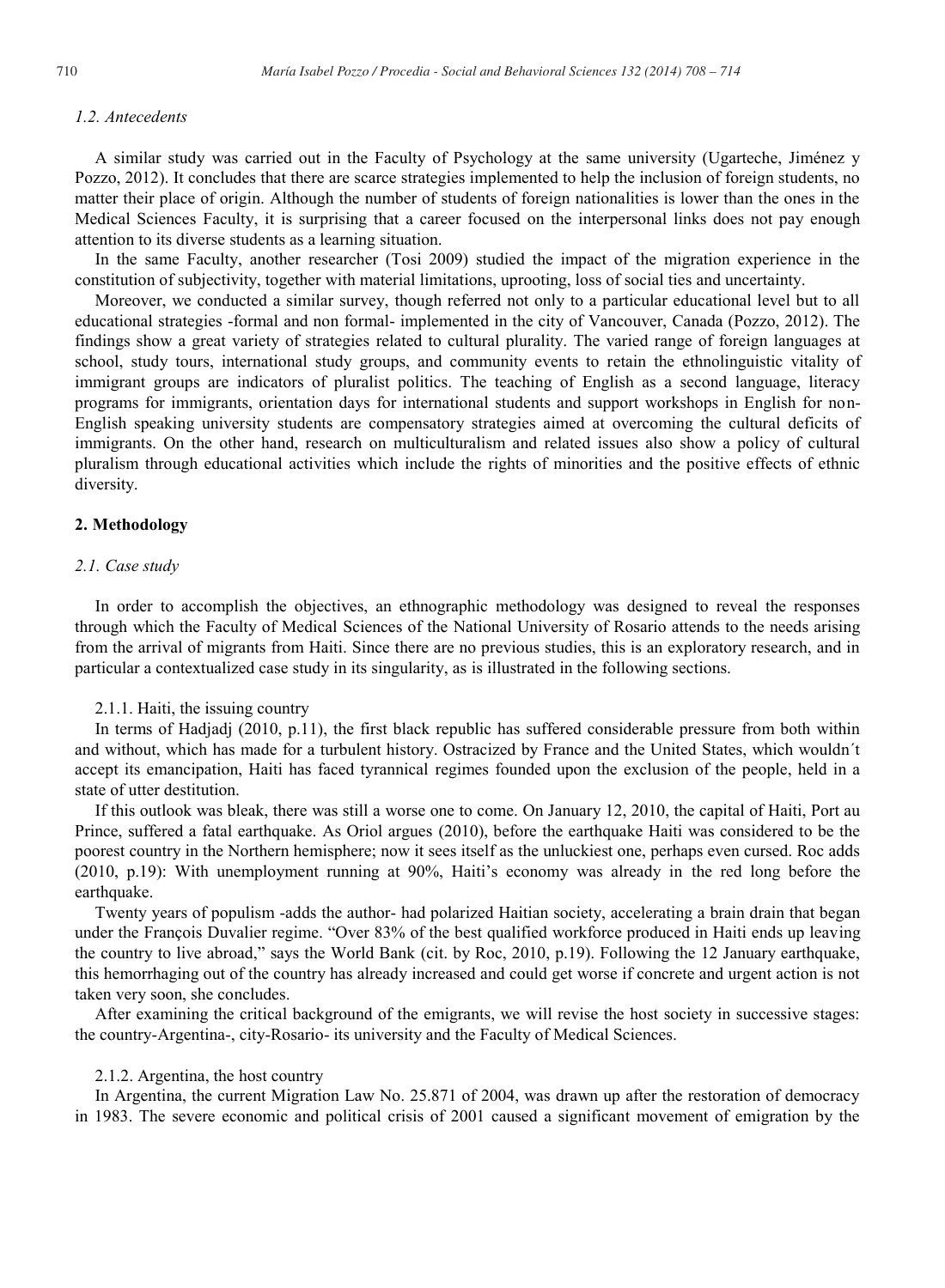influx of migrants from neighboring countries especially affected also by the processes of social exclusion. This double phenomenon began to generate more sensitive attitudes on migration, which were a change in focus from that of the European migration in the late nineteenth century. This policy was initialed at the signing of the Declaration of Quito, a document which resulted from the "First South American Migration Civil Society" (Ecuador, August 2002), in order to strengthen the rights of migrants, refugees, displaced persons and their families.

# 2.1.3. The host Institution

The National University of Rosario -created as such in 1968- consists of twelve faculties and three preuniversity schools. It offers 102 undergraduate degrees and 169 graduate degrees. It has 76.006 national students, and 1,100 international ones. The community also comprises 6,500 teachers, 2,503 non-academic staff and 2,809 researchers.

The University participates in the Program for Promotion of Argentina University, organized by the Ministry of Education of the Nation. One of the most visible aspects is the increased presence of foreign students in the universities, in addition to the classic student exchange programs.

The Faculty of Medical Sciences of the National University of Rosario comprises three grade schools: Medicine, Nursing and Speech Therapy. It also offers four doctorates, two Masters and seven specializations. Its facilities include primary care, emergency units, hospitals and therapeutic schools. It has a high quality technical support thanks to cooperation agreements with public and private institutions.

In 2011, the Faculty of Medical Sciences had 1,491 teachers, 226 administrative staff and 457 researchers. Of the 12,846 students of the Faculty in 2012, 108 are Haitian, out of a total of 157 in the whole university. In turn, these 108 Haitians form one of the largest groups in a total of 979 foreign students in the health area, behind Paraguayans (373) and Brazilians (270). It is also interesting to note that the health area has the highest number of foreign students among the 1,458 reported across the university, followed by socio-economics (173), humanities and arts (161) technology (128) and agriculture (17).

#### *2.2. Data collection techniques*

In order to investigate the responses to the Haitians (knowledge, attitudes and experiences) given by the members of the academic community and the institution as a whole, semi-structured interviews were conducted with Argentine and Haitian students, faculty, and institutional representatives of the Faculty. Data collection took place during the second half of September 2013 and includes interviews with seven Argentinean students at different levels of the undergraduate degree, a member of the Faculty, a Haitian student in 2nd year as well as two institutional representatives: Secretary of Student Affairs and Student Manager (convenience sampling-not statistical).

In addition to these interviews, personal communications and primary sources collected and compiled by the research group along the work with Haitians in Rosario since 2008 were systematized. Institutional documents and journals were also consulted.

# **3. Results**

In this section, we present the results of the field work grouped in thematic sections as appears from the analysis of the empirical data.

# 3.1. *Daily life*

Haitians in Rosario live in groups in student hostels. In the Faculty, they also interact primarily with students of the same nationality. They experience many difficulties in terms of entering the labor market. When they do enter, they work as waiters or salespeople in major commercial centers of the city.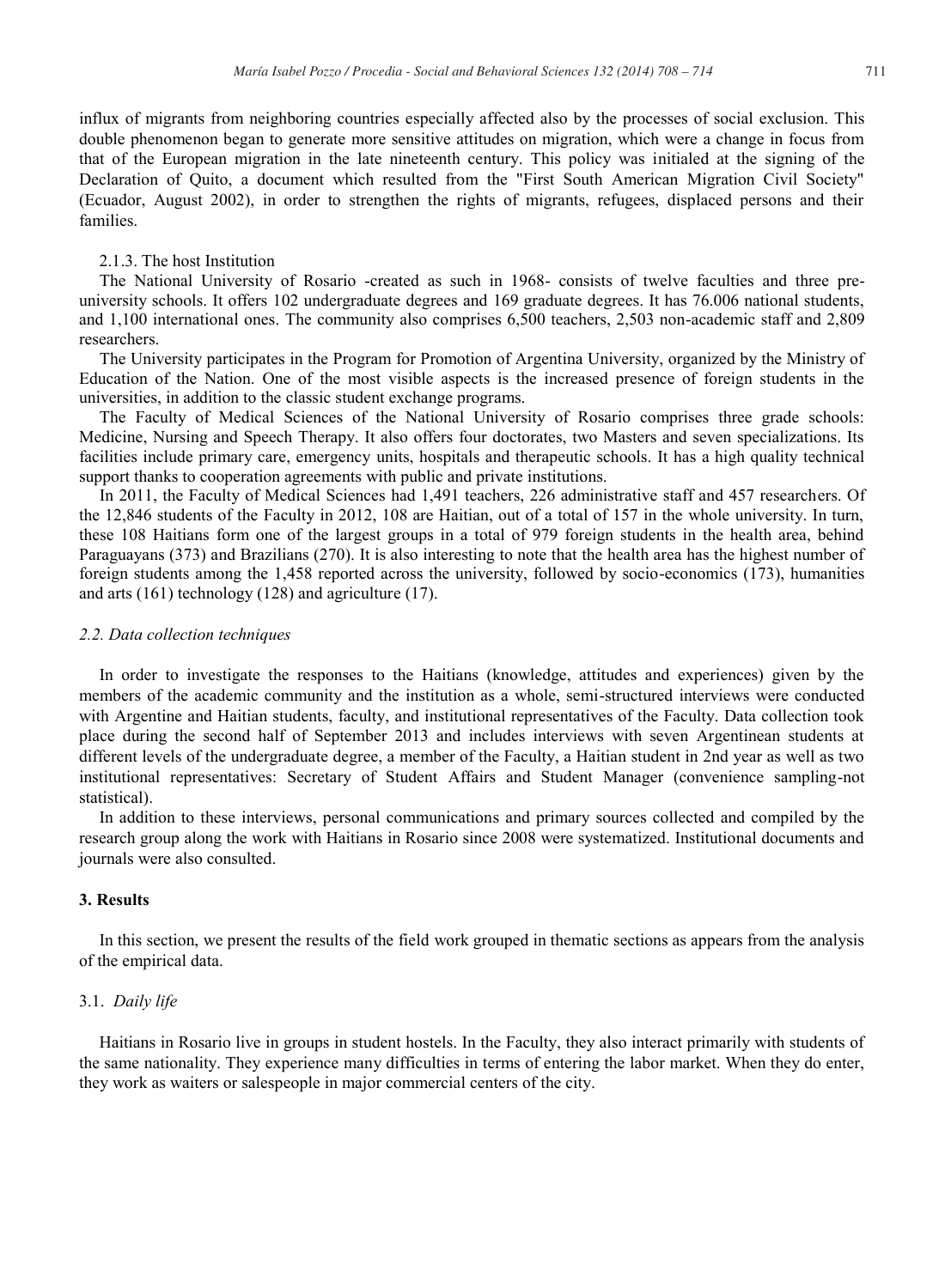### *3.2. About the Faculty*

To be registered as a student, foreigners must pass four exams for the following secondary school subjects related to local culture: Argentine History, Ethics and Citizenship, Geography and Language and Literature. The exams are administered orally and written in one of the high schools assigned to the University. Since 2010, the school staff prepared a photocopied compilation of manuals with the topics of history and geography exams. In interviews with the principal, we were informed about the repeated failure of Haitian students and the despair that these results left on the teachers. Until they pass these tests, Haitians begin to attend classes as auditors.

The Faculty implements a mandatory course on University Inclusion of three modules: Human Rights, Health Systems and University Citizenship. It lasts three months and it is necessary to have completed the accreditation after final examinations to yield material freshmen. The classroom work is always in small groups and its assessment is continuous. Each module has booklets available online. This way of working helps foreign applicants but, as noted by its contents, does not provide specific information to their needs.

#### *3.3. Interaction between the actors of the academic community*

The interviews yielded interesting clues about the ways of communication between the different actors of the Faculty. Due to space restrictions, only a selection of data collected is transcribed. The answers reveal the mixture of attitudes, knowledge and skills, as we mentioned in the conceptual section. Thus, the students' expressions show clearly attitudinal considerations, as seen in the following example: *Among Argentine students, there is everything ... Those who do not talk to the Haitians studying here, and feel angry because they are studying here, "taking up" room of Argentinean students, and those who make every effort to make the Haitians feel like one of them.*

Argentinean students expressed that teachers do not tend to provide any special treatment to foreign students. The teacher believes that it is the individual responsibility of foreign students to strive to understand and communicate effectively. In the words of one student: *There's everything... Some teachers believe that Haitians come to Argentina just to get the university degree, and then go back, so the professors ignore them. There are also teachers who, consider them just as national students (how it should be), and there are those professors that have them take especially complicated exams... . It's varied.*

However, the Haitian student says that there are some teachers and students who strive to help them understand in class.

A professor argues that teaching staff generally lack resources to work with non-Spanish speaking students. He considers it essential that foreign students who speak another language learn the local language before starting the courses. As stated by the student*: "Teachers in general do not like the idea that they come to study in our free university because they argue that it is maintained by us, the Argentineans, who live here and pay taxes, while the Haitians come to study here without having to pay, and some return to their countries or if they remain here, they are "occupying the space" of an Argentine student, which is generally frowned upon. Faculty staff believes the Haitians should have fewer points for example in entering a residence, such as it is with the students of private schools."*

#### 3.4. *Institutional Strategies*

Institutional representatives referred to the absence, both at the University and the Faculty levels, of institutional programs for the reception and integration of foreign students. Since 2012, there is a program for teaching Spanish to foreign students, but it is not organized by the Faculty but by a political group, the National Reform Movement (MNR).

The Department of International Relations at the University presented in August 2012 a System of International Student Admission "ERI 2.0" developed by the National University of Cordoba. It is a web tool for admission, registration, and monitoring international students who will articulate academic activities at the National University of Rosario. It is still in process. Haitians do not arrive as part of exchange programs and scholarships, but they are financed wholly or partially by their families.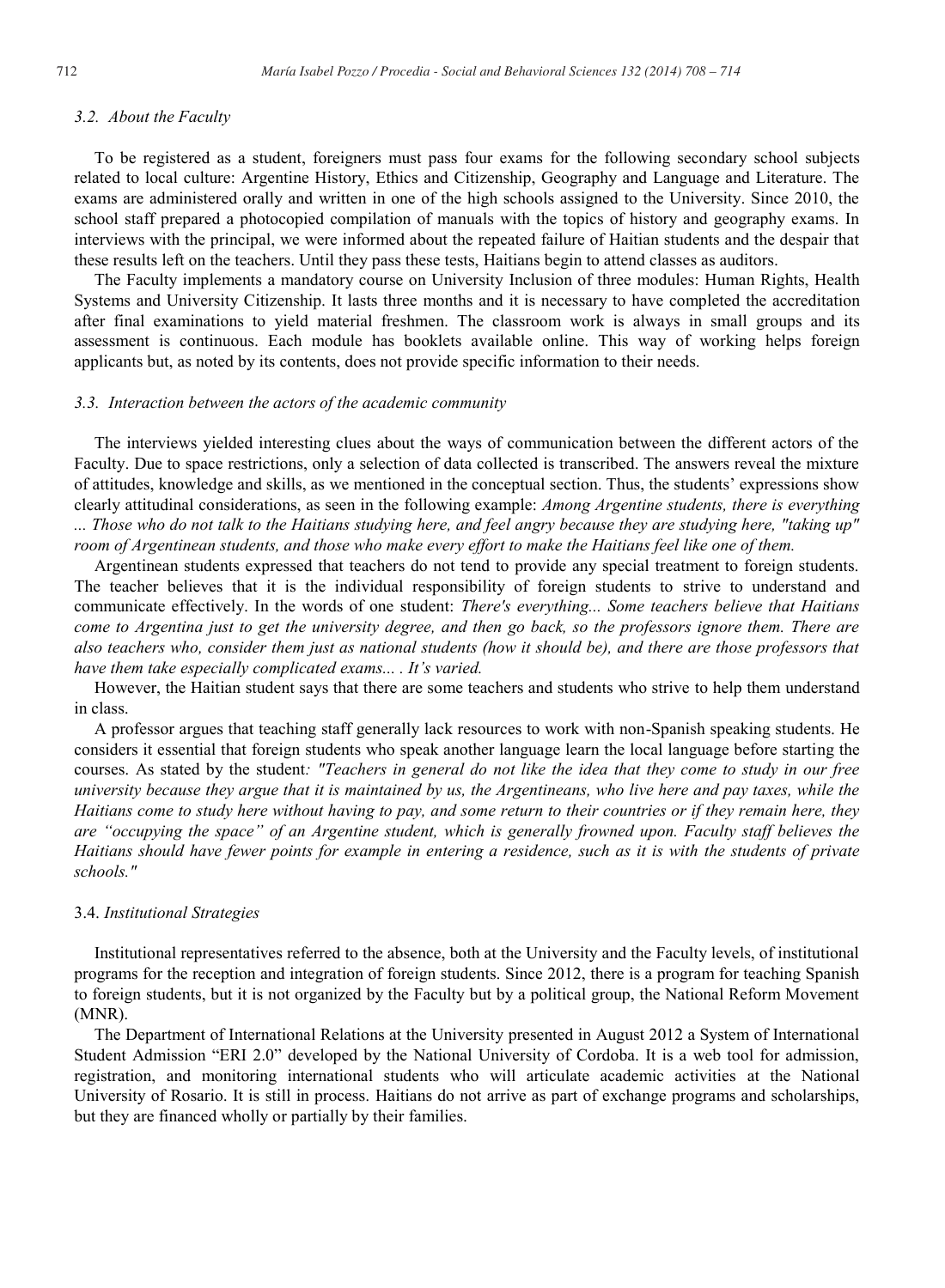# *3.5. Health Care*

The National University of Rosario has a Health Care Center "April 7th" for uninsured students. At the same time, it functions as a linkage of students with the community for trainning and research. With regard to the difficulties expressed by teachers of medicine to communicate with Haitian students, the Health Care is thought about as a way of intervention that promotes the communicative competence of foreign students.

#### *3.6. Aid to the earthquake*

The earthquake that struck the capital of Haiti, Port-au-Prince, on January 12, 2010 left thousands of victims and a devastated territory. According to Telam news, at least 60 young Haitians studied at the time in the city of Rosario and lived uncertain days in not being able to communicate with their families. In this tragedy, the Faculty of Medical Sciences, the Local and Provintial Gobernments' Health Departments formed a Committee of Solidarity with the Haitian people to help organize support for the victims. About 60 professionals, including physicians, nurses, rescue workers and translators, met at the building of the Faculty. The group also worked on professional psychological support for Haitian students living in the city through the Department of Health and Labour. Moreover, a list of volunteers to travel to Haiti was made on demand by the White Helmets, who coordinated the action of the humanitarian mission.

During February 22nd, 23rd and 24th, 2010, the Natural Disasters Contingency Committee of the Faculty of Medical Sciences organized a solidarity festival called "All for Haiti" on the steps of its building. Thanks to the performance of local musicians, a big audience contributed with donations. Students from the Institute of Higher Education N  $\degree$  28 "Olga Cossettini" especially supported the initiative, since the institution dictates the only French teacher Training College in the city, in which four Haitian students were enrolled at that time.

# **4. Conclusions**

The study showed a number of results that can be read through the theoretical categories mentioned at the beginning of the article. In this sense, the analysis of intercultural communicative competence according to Fantini's definition (2010) shows in the case under study an emphasis on effective communication rather than on appropriate communication. That is, there is a greater concern given to understand and be understood for the purposes of academic performance. The feature of appropriateness, how one is perceived, what the host does about it, is neglected, as is the case with the foreign student who is forced to make the effort to assimilate into the society. This view is conditioned by the idea that immigrants come to snatch social places, as it has circulated throughout the country's history.

With regard to intercultural speaker's features mentioned at the beginning, there is scarce knowledge of the identities and cultures of the people with whom the locals interact with. Future studies should investigate the knowledge the Argentines have about the suffering of the Haitian people. Little information about it could justify the lack of interest in engaging more host contact with them. However, the tragedy of the 2010 earthquake awakened a great response of solidarity. Out of a moderate acceptance and reception, an unconditional help emerged, even when current respondents do not know about the charity actions taken by the Faculty three years ago.

Even if the organization of an aid campaign for Haiti in a critical situation as the 2010 earthquake is remarkable, Oriol (2010) warns: *We [the Haitians] have long been subject to incessant victimization by our leaders, but also by many Haitian and foreign intellectuals... In our very fragile institutional context, the world's kindness and generosity may undermine our capacity to look after ourselves. We must banish victimhood and rediscover our*  self-esteem. An eternal victim does not see himself as master of his own destiny (p.17-8).

The promotion of intercultural communicative competence of students, faculty and staff of the national university should be free of paternalism to contribute to the construction of the Haitians' destiny. According to Hadjadj (2010, p.11), to escape from slavery means overcoming one's negative self-image and finding the light of true liberation inside oneself, not by repeating patterns of dominance inherited from the past. And the author